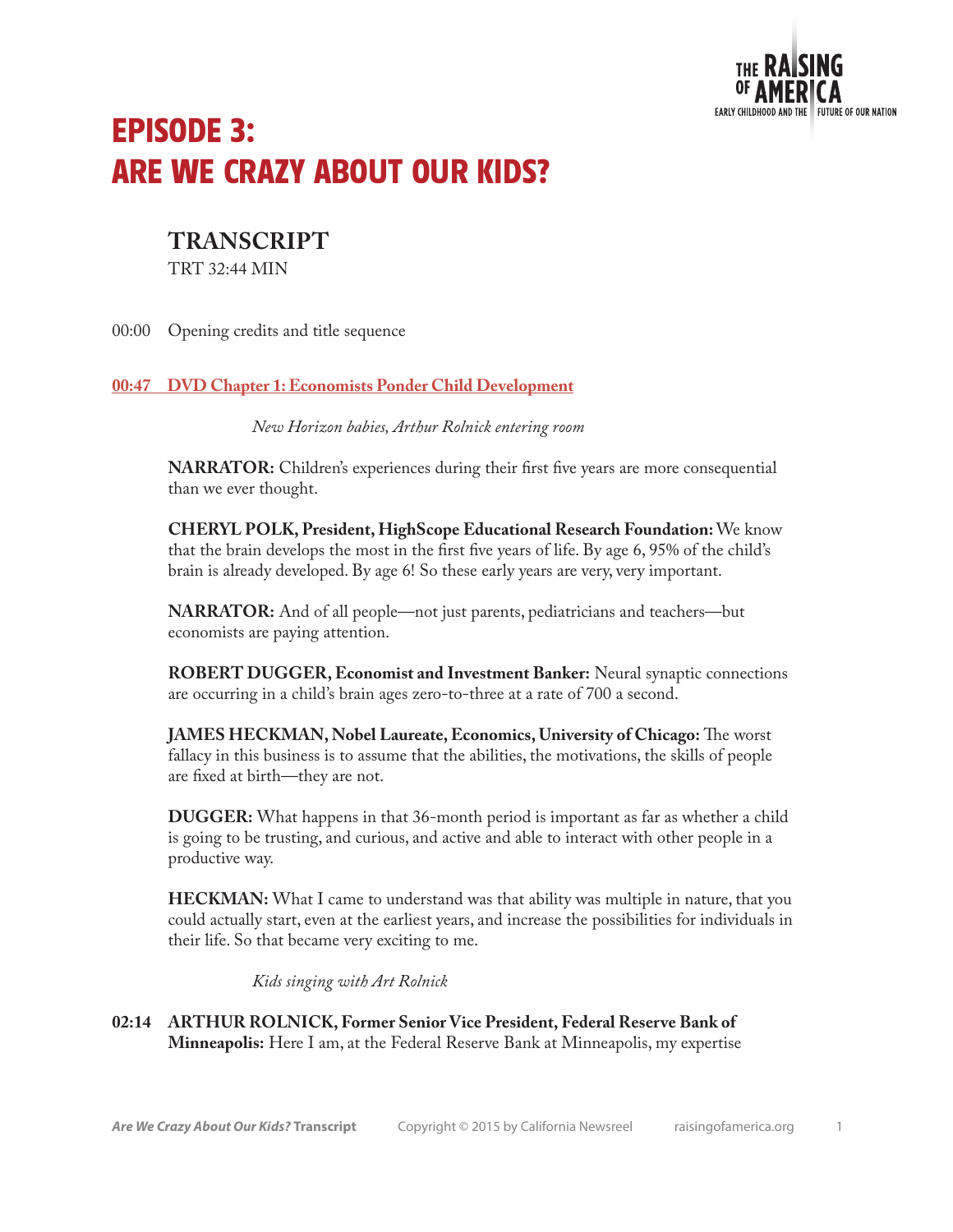

is pre-Civil War banking, uh, I worry a lot about business cycles and financial crises, unemployment and inflation.

*Art Rolnick at table with kids*

**ROLNICK, VO:** How does somebody with that background get involved with early childhood, prenatal to five?

> *ART ROLNICK's speech:* You have to figure out…what's the best investment? It's going to be early childhood education. Making sure these kids start healthy, and ready to learn.

**NARRATOR:** Science has demonstrated that a child's earliest experiences are vital to building the foundation for life-long individual success—in school and in life.

*Rolnick's speech: …we can put dollar values on almost anything…*

**03:05 NARRATOR:** Economists are adding new data to this argument, studying two initiatives in particular, high-quality early care and preschool, calculating how much they cost, and how much they payoff to our economy.

And they're worried. Not because we're spending too much, but because we're spending too little where it matters most.

**ROLNICK:** You can make moral arguments for Higher Ed, for K-12, for reducing crime, for reducing pollution. But policy makers need more than moral arguments. We asked a very direct question that most economists or business people would ask: "What was the return on the investment?"

#### **03:53 DVD Chapter 2: First Happy Returns: The Perry Preschool Studies**

**NARRATOR:** The first study to catch the attention of Rolnick and other economists was from a high-quality early childhood experiment for low-income children in Ypsilanti, Michigan, called Perry Preschool. Founded in 1962, Perry Preschool grew out of the spirit of that time—the growth of the civil rights movement, desegregation and equal opportunity. The Perry children had master's level teachers and low student-to-teacher ratios. Educators even visited the families at home every week.

**POLK:** The children that were receiving the Perry intervention received 3 hours per day of a cognitively-rich preschool program, right? They focus on things such as math, literacy, play-based approaches, focus on engaging their imagination and their own investment in their learning.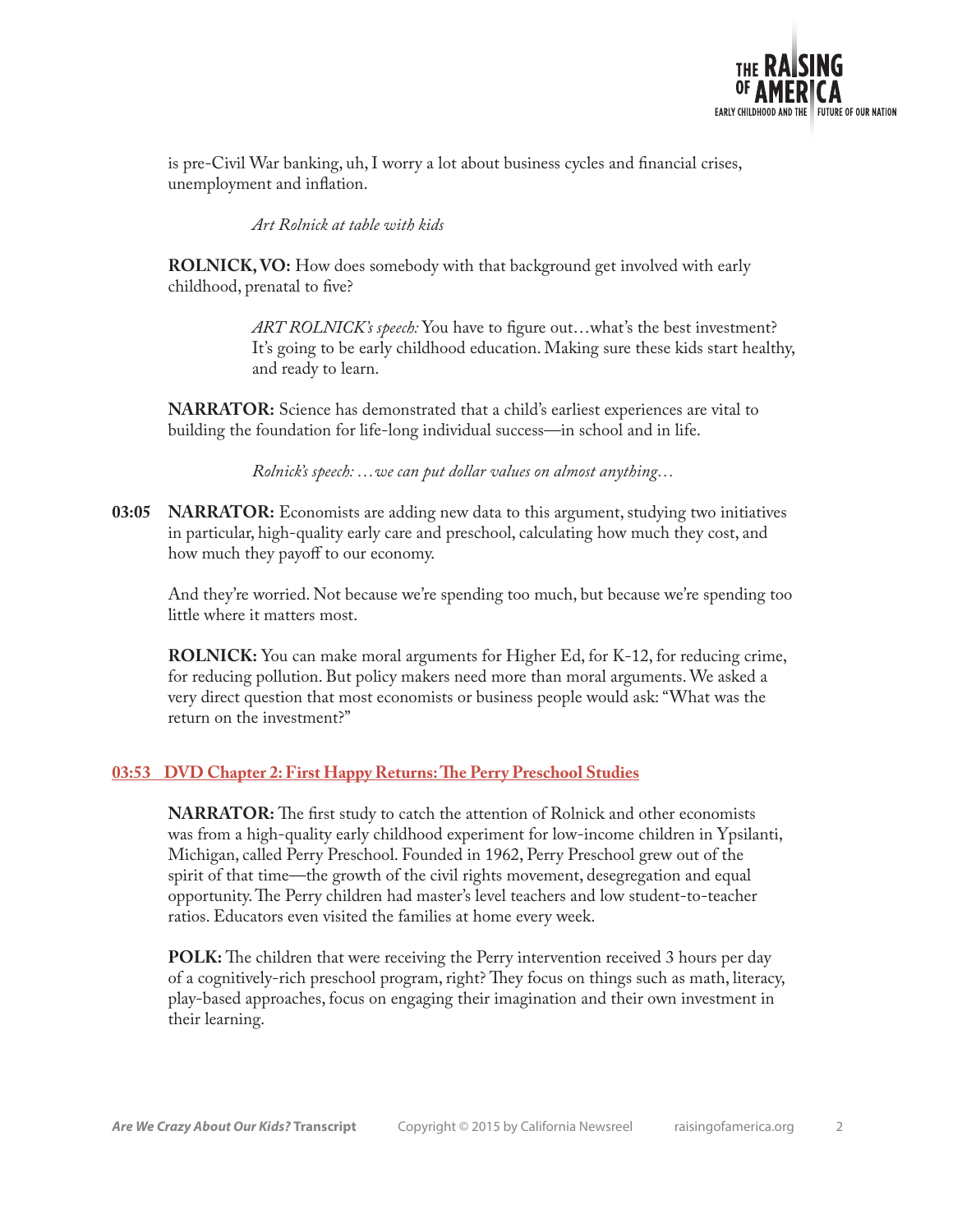

*Perry Footage*

**NARRATOR:** The Perry kids were compared to a group of their peers, a control group, who weren't in the program. Both groups have been followed for 40 years.

*Animation - Perry monographs*

**05:05 ROLNICK:** They found that the children that were in the high-quality program were less likely to be retained in the first grade, were less likely to need special ed, were more likely to be literate by the sixth grade, graduate high school, get a job, pay taxes, start a family. And the crime rate between the two groups, the randomized group and the controlled group, the crime rate goes down fifty percent. So those looked like pretty good outcomes!

**POLK:** They became what we think of as model citizens in our country, despite their modest beginnings.

*Animation - Perry payoffs*

**NARRATOR:** And those outcomes equal hard dollars. The program was expensive. But economists calculated the benefits: the Perry students were more likely to stay on track in school, have higher skilled jobs and contribute more in taxes, and less likely to incur the social costs of welfare and prison.

**06:01 POLK:** The youngest children of the Perry Preschool studies are now 52 and the oldest children of the Perry preschool studies are now 56. So we've been following children from the Perry Preschool experiment for 50 years.

**HECKMAN:** What did we learn? Many things. It's very successful in terms of the economic performance of the children. For each dollar invested, you get back somewhere between 7 and 10 percent per annum over the lifetime of the child. Which is a huge rate of return.

**NARRATOR:** That translates, depending on the study, to a payoff of 7-16 dollars for every dollar spent on the program.

**HECKMAN:** What we found is that some of those same traits that are starting to be fostered early in life—solving problems but also getting along with others and basically planning in a wise way—payoff, and payoff substantially.

**NARRATOR:** Yet, despite the benefits, today public investment in affordable, high-quality programs like Perry is so low, only a fraction of our children can attend them. But up north, just across the U.S. border, one place took note of the lessons offered by the Perry model.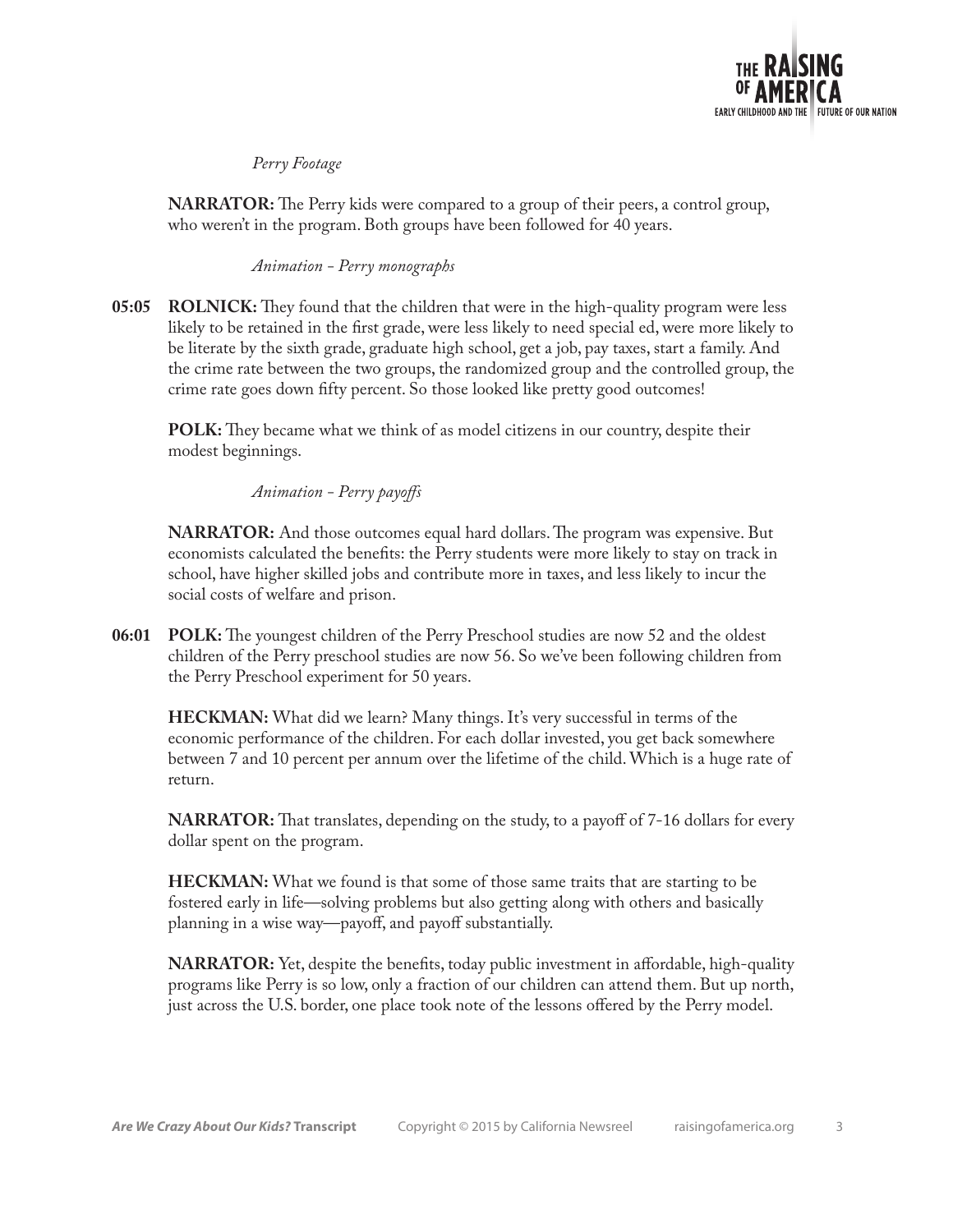

#### **07:23 DVD Chapter 3: Québec Learns from the U.S.**

*ID: Montréal, Québec*

**NARRATOR:** 20 years ago, Québec was the poorest province in Canada. It was stuck in a recession, and one-quarter of its citizens lived in poverty. The Prime Minister was alarmed by skyrocketing social welfare costs.

*Camil Bouchard walking, meeting with Lyse Brunet*

**NARRATOR:** He asked psychologist Camil Bouchard to head a task force to come up with solutions.

**NARRATOR:** Bouchard and his friend Lyse Brunet, a feminist and political activist, became allies in a growing political movement.

*CU photo: Brunet with her daughter at demonstration.*

*Subtitles LYSE BRUNET: This is during a demonstration. CAMIL BOUCHARD: Is this you? LYSE BRUNET: Yes. This is me and this is Geneviève. She was four years old and she had done this watercolor at daycare.*

*Archival footage: 1983 demonstration*

**LYSE BRUNET, Avenir d'enfants:** In those days in Québec , there was a lot of marches in the street, and it was a context, I think, where the women's movement was very strong, and it was really the women who put forward the daycare issues.

**08:46 NARRATOR:** Nine years later, investments in high-quality early child care programs became central to Bouchard's strategy for reigning in Québec 's rising social costs. His team was inspired, ironically enough, by research coming out of the United States.

*Animation - Perry and Abecedarian papers*

*A series of studies drops on top of the Perry monographs, they open up and show graphs, etc.*

**NARRATOR:** Bouchard found the evidence compelling. And not just Perry Preschool...

*Archival photos: Abecedarian*

*Animation - Abecedarian papers*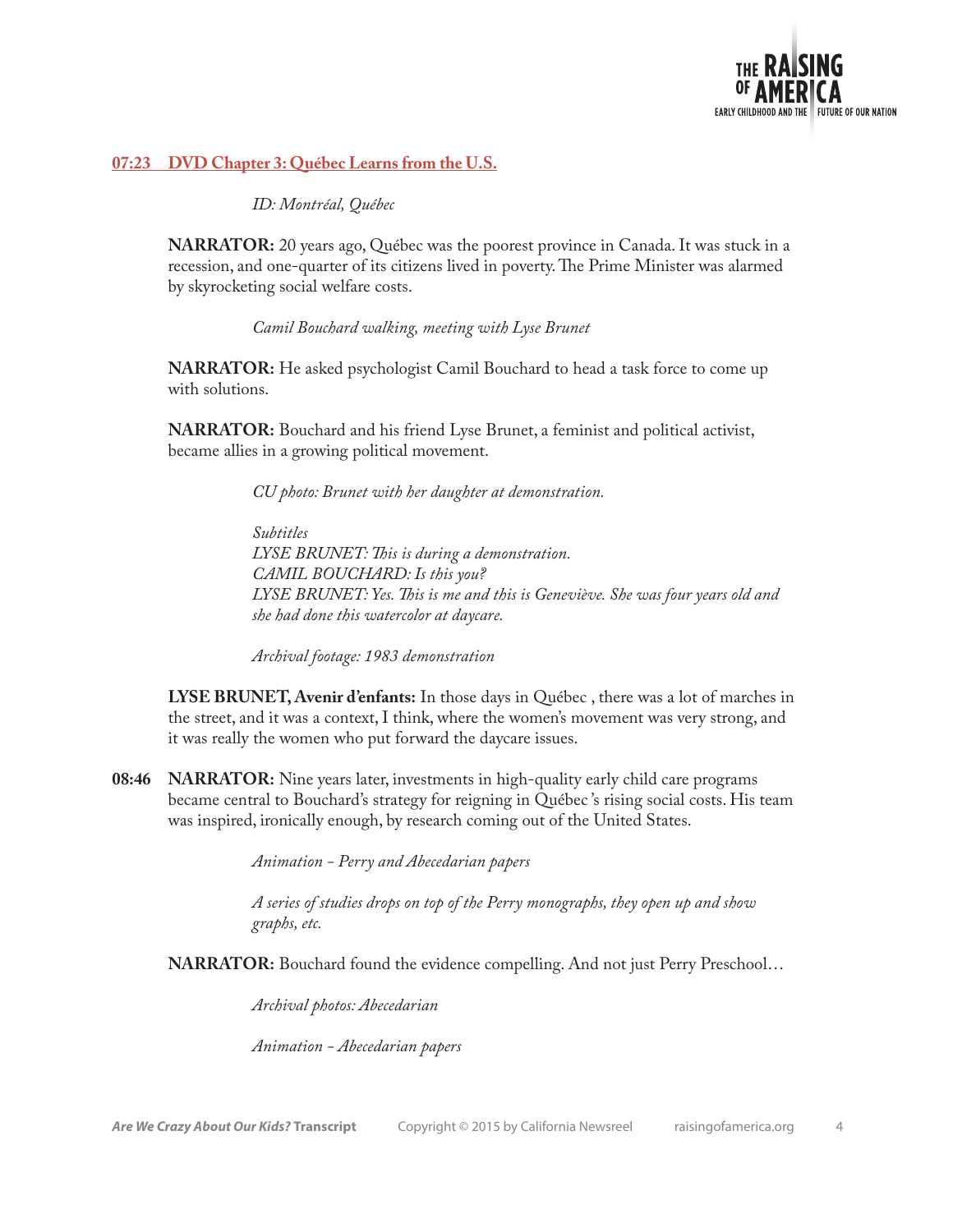

**NARRATOR:** …but also Abecederian, an intensive experiment like Perry, this one in North Carolina, which ran for five years. It provided infant and toddler care, as well as preschool. One gain? Kids from the program were four times as likely to graduate from college.

*Archival Photo: Abecedarian kid*

**HECKMAN:** The kids in the treatment group were no smarter. But you could measure their performance in class, and later ratings of how successful they are in controlling their anger, dealing with their fellow students, negotiating with each other.

*Animation – reduced cost to society*

*Studies showing research papers, man with arm in air*

**NARRATOR:** Economists calculated all the costs and benefits 30 years later. The net return to society? Nearly 100,000 dollars for every child.

**09:56 NARRATOR:** The Canadians also studied the Child Parent Center, a special half-day pilot program for low-income preschool children in Chicago.

*Animation – Chicago reduced social costs calculated*

*Move on page with calculations*

**NARRATOR:** The net return to society in reduced social costs alone from the Chicago program was more than \$84,000 per child.

**CAMIL BOUCHARD, Community Psychologist:** It was pretty clear that in applying that type of social programs we would have success in diminishing the vulnerability of our children. It was inspiring also because the methodology was beautiful.

#### **10:28 DVD Chapter 4: "Québec is Crazy About Its Kids!"**

*Animation – map of Québec* 

**NARRATOR:** Bouchard and his team looked to the U.S. research and asked themselves: could investing in young children and their families improve personal outcomes and reap economic benefits in Québec? They were convinced it could, and released a report with 53 recommendations.

**BOUCHARD:** But the main thrust of it was that we were to approach the problems well before they manifest themselves, well before. We had decided that the government should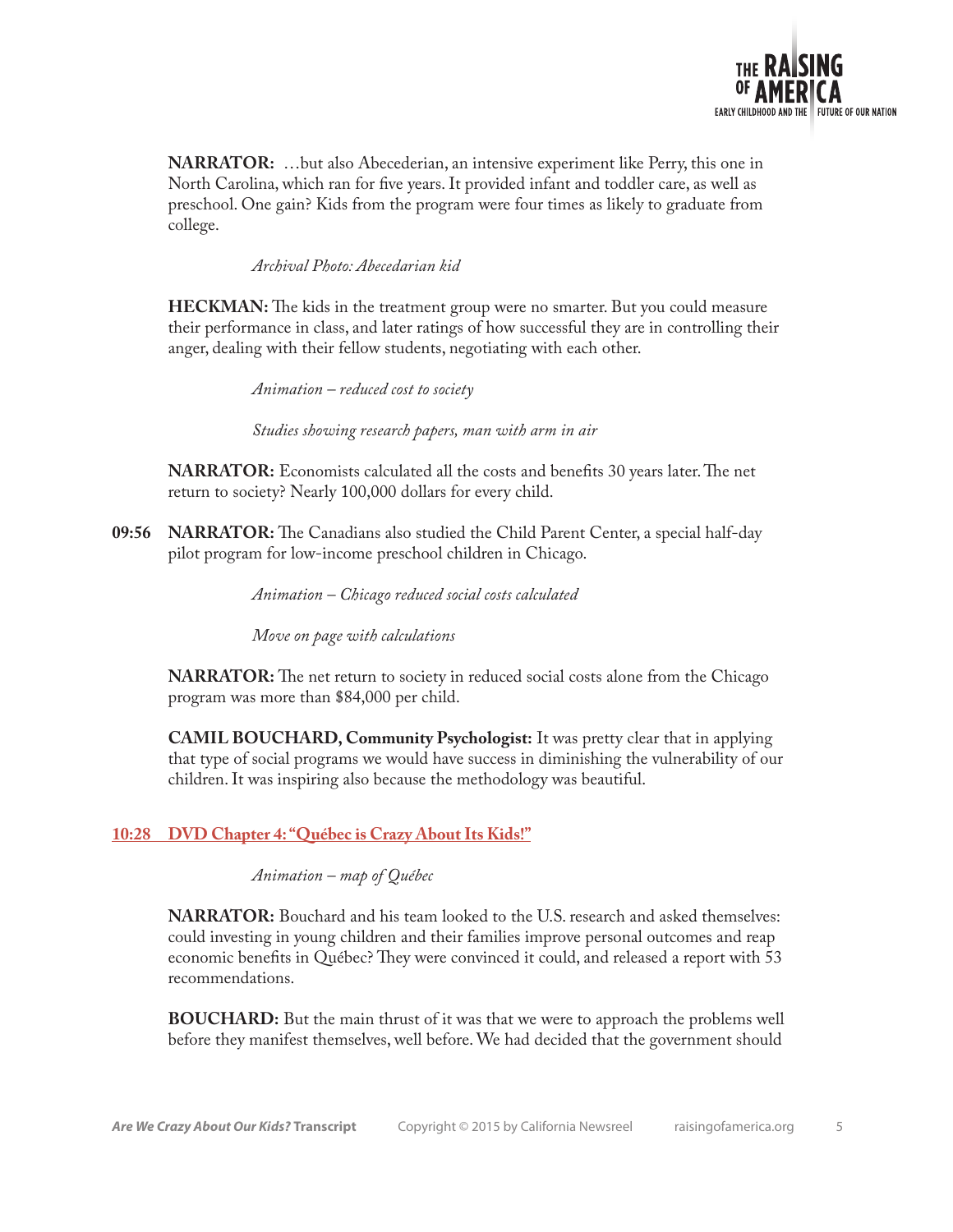

invest in the period from 0-5. If you had to choose, this is where you had to start with.

*News footage: publication of "Québec est fou de ses Enfants"*

*Animation – news headlines falling on table – Gazette, Interview, and Carrefour*

**11:07 NARRATOR:** When Bouchard and his team released the report in 1992, the public reaction was ecstatic.

*Animation – newspapers falling on table – Chatelaine, L'actualite*

**BOUCHARD:** The title of the report was kind of smashing...we are crazy about our kids, Un Québec Fou de Ses Enfants. I was just astonished at how many reporters, people from all over the place were at the press conference, for a governmental report. (Laughs). There was something special, there was a buzz around the title…

**NARRATOR:** Advocates for children were galvanized.

**BOUCHARD:** We met with very, very, very involved people and interested people in the community. They had read the report, they were ready to do something. And there was an enormous pressure on the government to create something significant.

*Archival Footage: Camil Bouchard at press conference*

*BOUCHARD 1992 Speech (Subtitle):* 

*We don't propose to invest 100, 200 or 400 million tomorrow morning. We propose a series of actions that spread over ten years will be able to set up in Québec a culture of prevention and preventive actions for the children and the families that need it most.*

**BOUCHARD:** If you just put the report on the table and say to the government: "You should do that," and go fishing or hunting or to do something else, it won't happen. You have to have a constituency around the report.

**LYSE BRUNET:** At first it was like little projects for a couple of months and after that they wouldn't have any money to continue. It was step-by-step asking the government to put in place a real strong system.

*Dad with kids and stroller walking down the street*

**12:43 NARRATOR:** By 1997, advocates had broad support, and the government started a child care system intended for any family in Québec. The tuition: five dollars a day. It would cost almost a billion dollars in the first year alone, and no one knew if it would actually reduce poverty and social costs.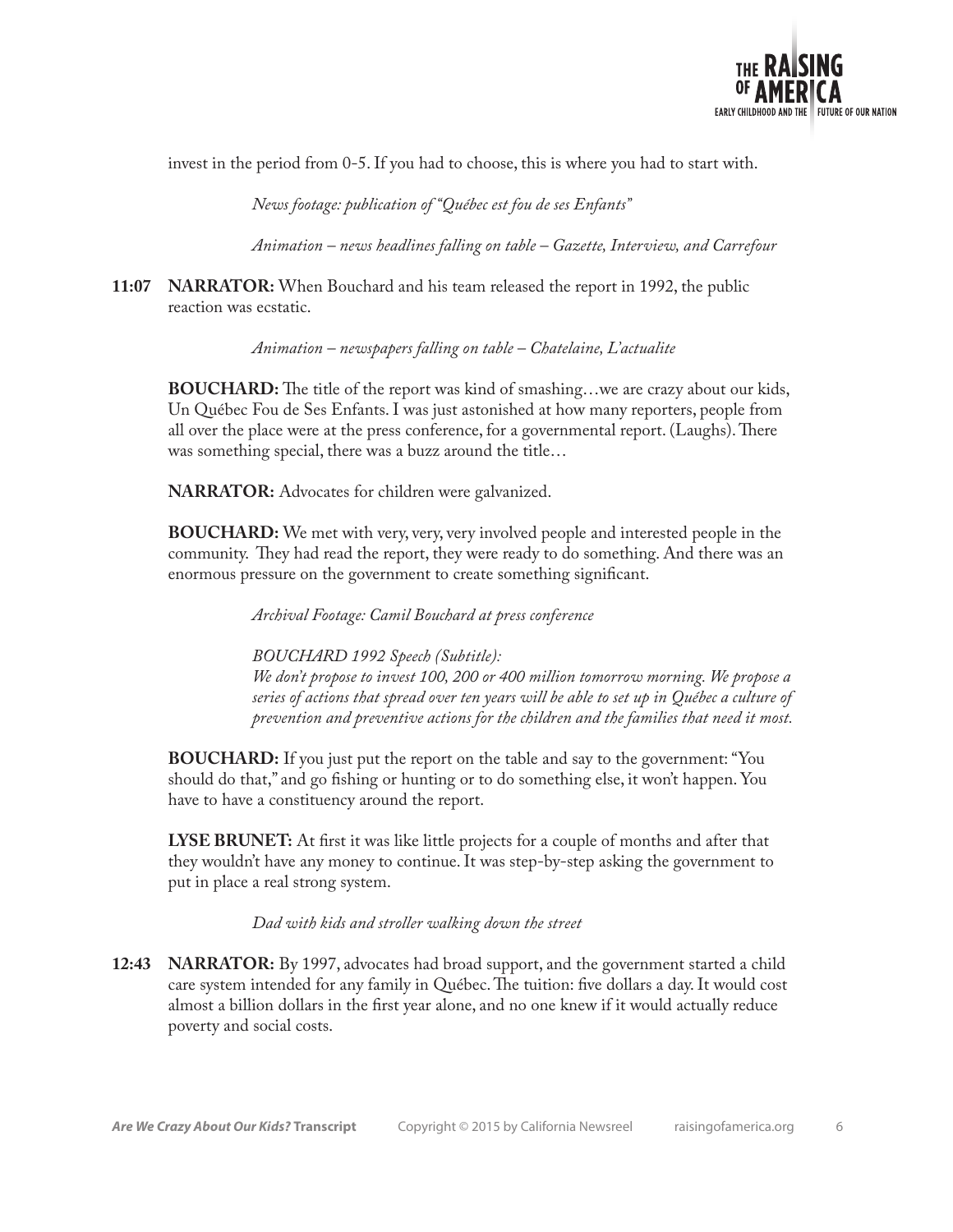

**YOLANDE JAMES, Québec Minister of Families, 2010-2012:** Investing in early childhood is a no-brainer at this point. But when you start a network like that, knowing not only the initial investment to get it going and really the structural change that you're putting in place, and the annual recurring cost, it, there are a lot of risks.

*CPE Director Any Robillard with children*

**NARRATOR:** Any Robillard directs a child development center, known as a CPE, in the Montréal neighborhood of Villeray. Today, sixteen years later, parents pay seven dollars a day.

*Any Robillard asks the kids the names of their mothers.*

*At Graffitti CPE, Alexi Chartrand greets his son, puts on his coat, and they walk down the street to the market.*

*Subtitles: ALEXI CHARTRAND: How are you doing? Do you have a nice drawing? Oh! You have two nice drawings. Bravo! Bravo! Did you have a nice day?*

**NARRATOR:** Most every afternoon Alexi Chartrand, a freelance media producer, picks up his son Vladimir.

> *Subtitles: VLADIMIR: Where's my mom? Is she coming? ALEXI CHARTRAND: Mom is working – she's coming later. OK? Mom is working. VLADIMIR: She's coming! CHARTRAND: Could you carry this please? Thank you.*

**14:48 NARRATOR:** CPE spots are coveted—there still aren't enough to go around. Vladimir was on a waiting list for two years.

*CU fish frying*

**ALEXI CHARTRAND:** …it's actually, it's like a call from, from God. I have tons of friends that are on the list and waiting for the list. When they called us…at first we didn't believe it 'cause normally most of my friends called before they have their child so, "Oh, you're pregnant [SNAPS FINGERS]. All right, let's go."

*Alexi Chartrand and Vladimir pick up plates and walk away*

**NARRATOR:** Alexi's wife Veronique works part-time in the evenings, and by day pursues her education. The CPE system has turned out to be a good investment for Vladimir but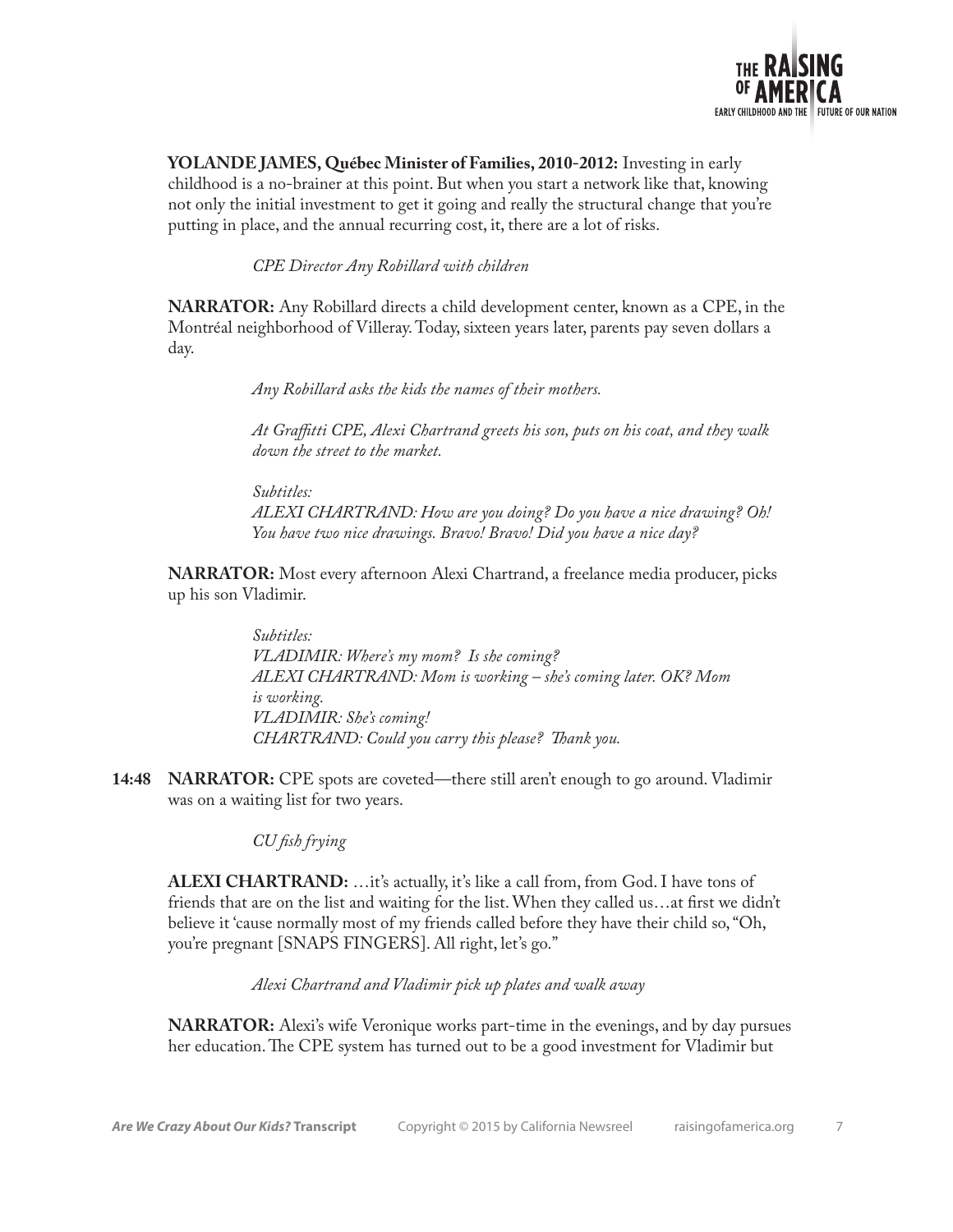

also for his family. Veronique's schooling will boost her family's life-long income and wellbeing. If Vladimir had not gotten a spot at a CPE, none of this would have been possible.

*Vladimir, Alexi Chartrand in market*

*Parents arrive to pick up kids*

**15:50 NARRATOR:** Québec's child care system is costly, and most of the returns will pay out when children grow up. But one benefit appeared right away.

**CHRISTA JAPEL, Université du Québec à Montréal:** We used to have a lower labor force participation compared to the rest of Canada, but since the new family policy we have surpassed the rest of Canada. Now, having mothers with young children in the labor force is very beneficial for the government, because people paying income tax are less dependent on government subsidies and hence, for every dollar that is invested in the child care system the…government gets back about a dollar and four cents, so it pays for itself.

*CPE children*

**NARRATOR:** Affordable child care is not the only investment Québec makes in its families. By law, all mothers can take 40 weeks of paid maternity leave at 75% of their salary, and most of the leave can be shared with the father. But that's not all. Mothers receive free universal pre- and post-natal care and services. Businesses must provide flextime and nursing breaks for mothers.

**YOLANDE JAMES:** You have commonly situations of parents being able to take up to year off and the participation of fathers, 'cause you can share their times into that, has changed the dynamic in so many ways. That, too, is, is, is important and can't be neglected.

*Alexi Chartrand and Vladimir walk down street* 

**CHARTRAND, VO:** This time is so important. They're so small, and you're not going to live that again, so I think it's important to just live this with your child.

**NARRATOR:** Only 60% of Québec's children have access to subsidized child care spaces, and the demand keeps growing.

#### *Playground footage*

**NARRATOR:** While it's too early to measure how these kids will fare as adults, the shortterm social benefits are promising.

**CHRISTA JAPEL:** Having more mothers, participating in the labor force, of course the income goes up. So that's why Québec has the lowest rate of children growing up in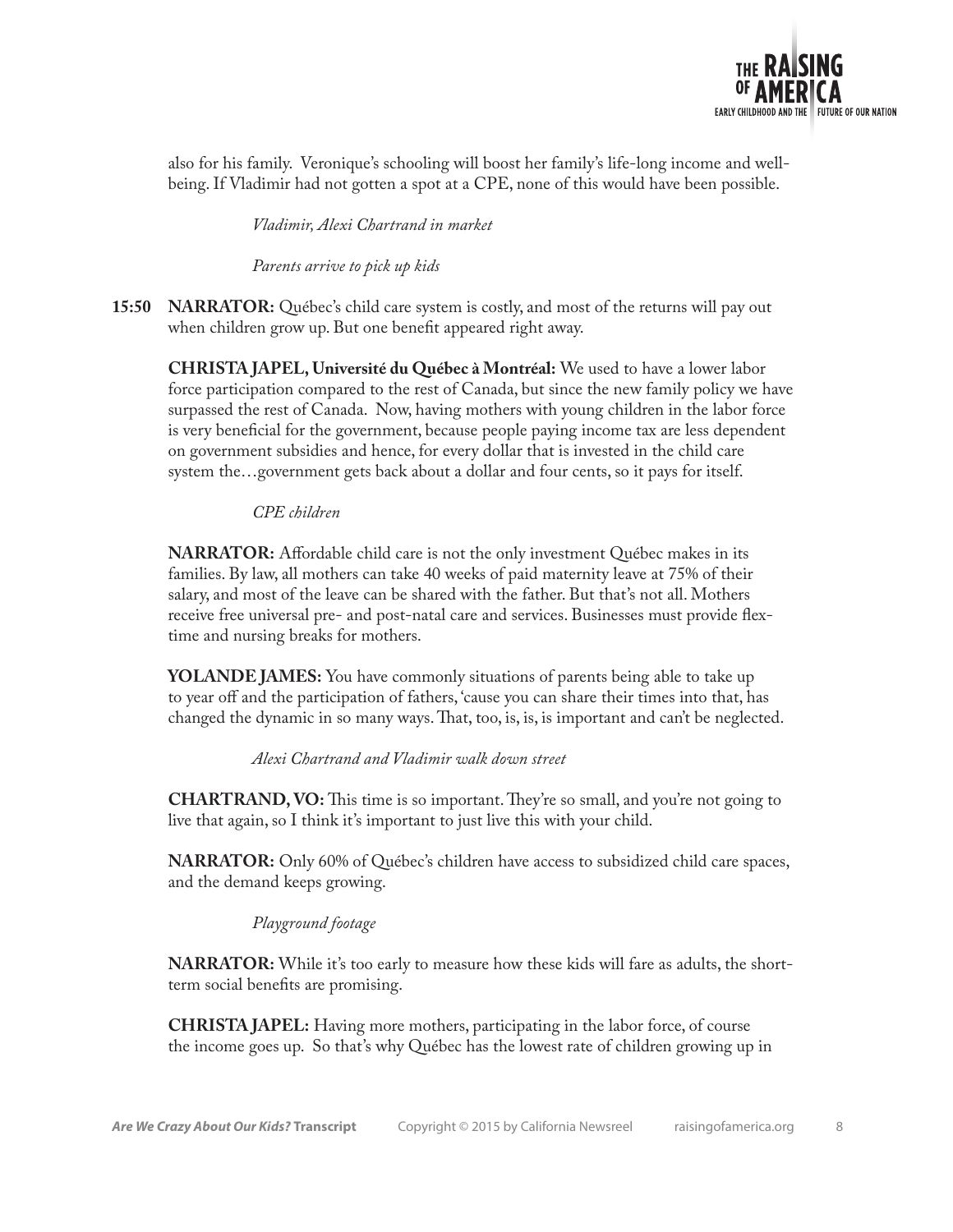

poverty. There's still lots of people waiting so we still have to develop spaces, and we have to work on quality.

# **18:32 DVD Chapter 5: Subverting Our Own Future?**

**NARRATOR:** Family policy in Québec has wide support. No politician would dare try to dismantle it. More and more, the U.S. has become an outlier in its child and family policies.

*European footage*

**NARRATOR:** Every other rich nation guarantees paid maternal leave, and many offer paid leave for fathers as well. Most provide affordable child care or free preschool for all children. Like Perry, teachers usually have a degree in education. And now China is applying the lessons of Perry Preschool, Abecedarian and Chicago—investing billions in early education.

**DUGGER:** In years traveling in East Asia and elsewhere in the world, top people managing large amounts of resources asked me again and again, "Rob, why are Americans not investing in their own children? And I tried my best to explain but their answer back to me was "Rob, this makes no sense—this is nuts!"

**HECKMAN:** A month ago I was in Beijing, and what really encouraged me was that as part of their long run planning policy to reduce poverty in China, they were starting to develop early childhood programs. It sees early childhood and sees their whole policy towards early years as being fundamental for its success in the future.

**NARRATOR:** If research from our own country's experiments is inspiring governments around the world, why haven't we applied these lessons ourselves?

*Capitol building*

**20:26 NARRATOR:** It's not for lack of trying. Back in 1971, Congress passed a bill offering comprehensive, high-quality child care and other services for all American children birth to age five. It was vetoed by President Nixon.

In the decades since, most child care in America has remained patchwork, too often tough to find, hard to afford, and mediocre in quality.

Only one in ten child care centers across the country is accredited. California inspects its cemeteries more often the child care facilities.

And the price families pay can be staggering. Spots at Head Start and other subsidized programs are limited, while private, center based care for a four year old can cost \$12,000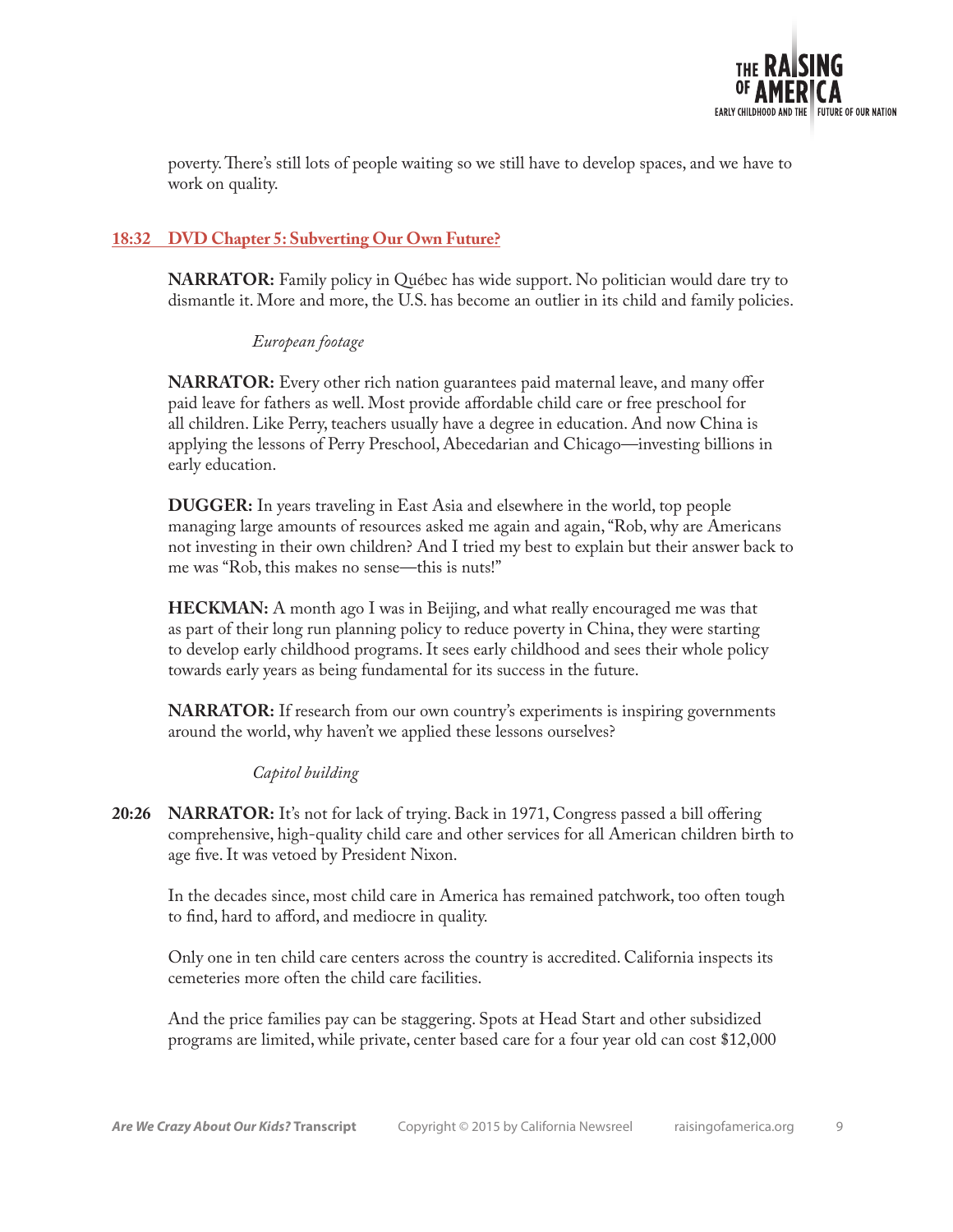

a year or more. Families are expected to do it alone. Yet other sectors of our society receive billions in state support.

> *ED ads "When we considered a new location for our headquarters, Virginia presented a great business case for assuring a profitable future."*

**ROLNICK:** Economic development, the way it is conventionally practiced in this country, is seriously flawed. I'm talking billions of dollars and the return is virtually zero.

**NARRATOR:** Across the nation, cities and states compete for each other's jobs—enticing companies with tax breaks, land and other subsidies.

> *ED ads "Come to Texas, we're wide open for business."*

**ROLNICK:** When we allow cities and states to try to lure each other's companies with subsidies, from a national perspective not one new job is created.

> *ED ads "The Texas Interprise Fund …"*

**NARRATOR:** In 2011, this cost taxpayers more than 80 billion dollars—enough to fund more than 5000 child development centers for 10 years. Instead, most states have cut their investments in child development programs.

**22:42 DUGGER:** So when we say that we have a budget crisis, it's not a shortage of money that we're talking about. There's plenty of money. This is lobbying power which assures that our political system continues to try to keep the spending patterns unchanged.

**ROLNICK:** The economics of it just doesn't hold up. You want to make sure you have sustainable economic growth, invest in your kids.

> *ROLNICK at cocktail reception: Everyone's saying, earlier, the better. It's more efficient. If you wait, it's going to cost you a lot more money, and you're going to fail a lot more.*

**DUGGER:** We are not producing the workforce that we need. We are producing a large, large number of people who are going to be unable to compete effectively on a global basis.

**HECKMAN:** And we create a two-tiered society, so we say to those kids: "Sorry. We're not going to help—even though we know how to help, and we can do it in an effective way.

**POLK:** We know it has a great return on investment. We know it helps children's life-long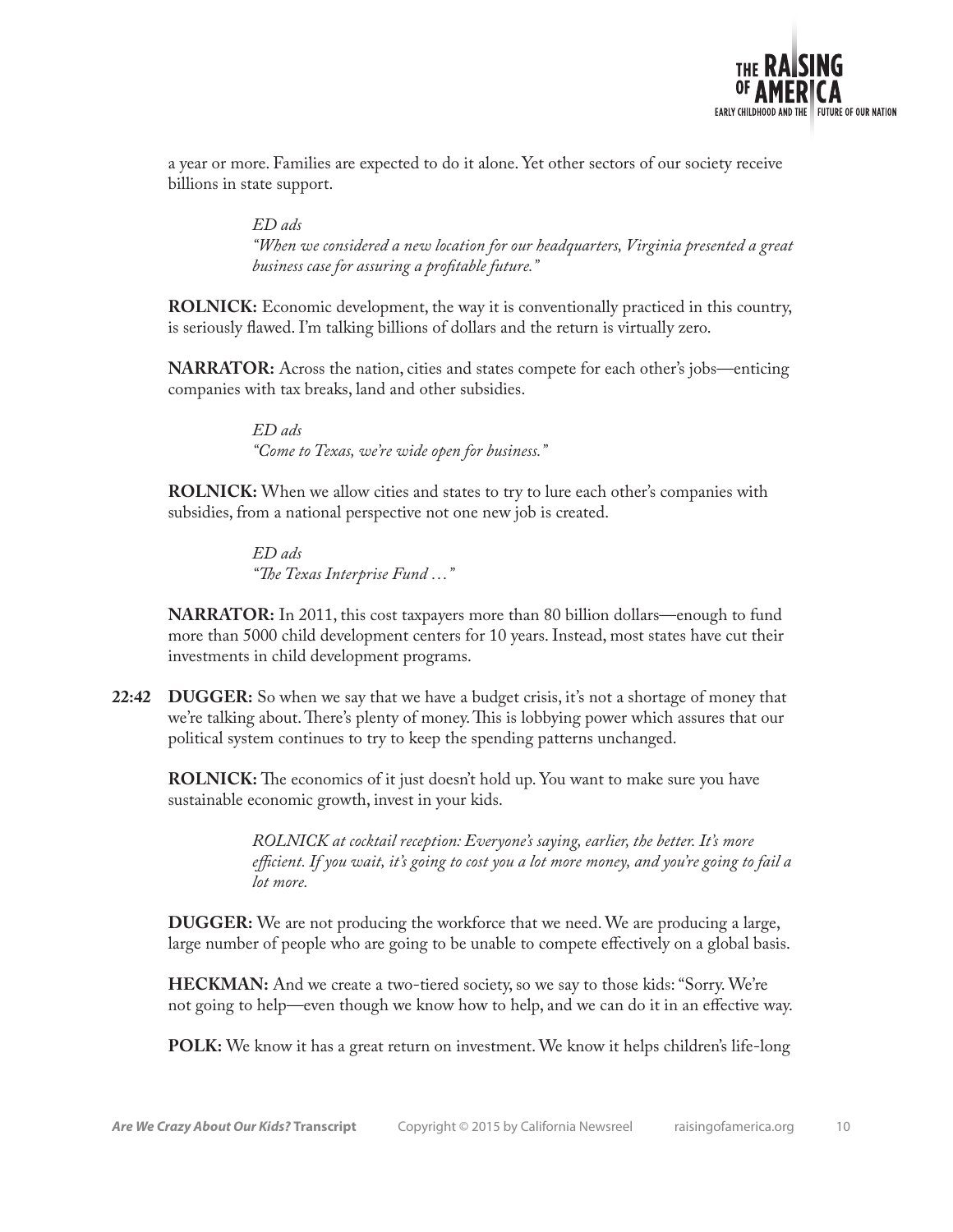

learning. Why do we not do it? It's a question I ask myself daily.

## **23:53 DVD Chapter 6: Closing the Achievement Gap – in Utah**

*Utah scenic*

**NARRATOR:** Despite everything we know, most states still confront fiscal challenges the old fashioned way—offering subsidies to business while cutting back on social services including child development.

When Utah Republican State Senator Aaron Osmond was appointed to the state's education committee, what he found sent him in a different direction.

**SENATOR AARON OSMOND, Utah State Senate District 10 at hearing:** Our special education growth is outpacing our normal student growth. We're spending a lot of money on special education without the outcomes that we really want.

**NARRATOR:** Nationwide, special education is provided for children with developmental delays. In Utah, the costs were spiraling. When Senator Osmond went looking for solutions, one school district stood out.

Granite District in Salt Lake City is large—and many of its families live in extreme poverty. In 2006, the district decided to invest in high-quality early education, like Perry Preschool had 40 years earlier.

**BRENDA VAN GORDER, Director of Preschool Services, Granite School District:** Children coming from at-risk family situations, often look like children who have disability, and yet what they really have is a lack of opportunity.

**NARRATOR:** Many of these kids come from homes where English is not spoken, and in the past, would have been steered to special education.

**SEN. OSMOND:** What impressed me most about their preschool program was how engaged these young children were in the educational process and how organized that the entire set-up was. These teachers knew exactly what was going on, the kids knew what was going on, and they were participating in the process.

**VAN GORDER:** I always tell our staff that I know that we're right on target, and the kids are right there with you, when they're kind of coming up out of their seats, and they're leaning forward and want to get to the teacher. We know that we've got them engaged in an activity, and when you're engaged, you're learning.

*Animation – Granite School District testing numbers*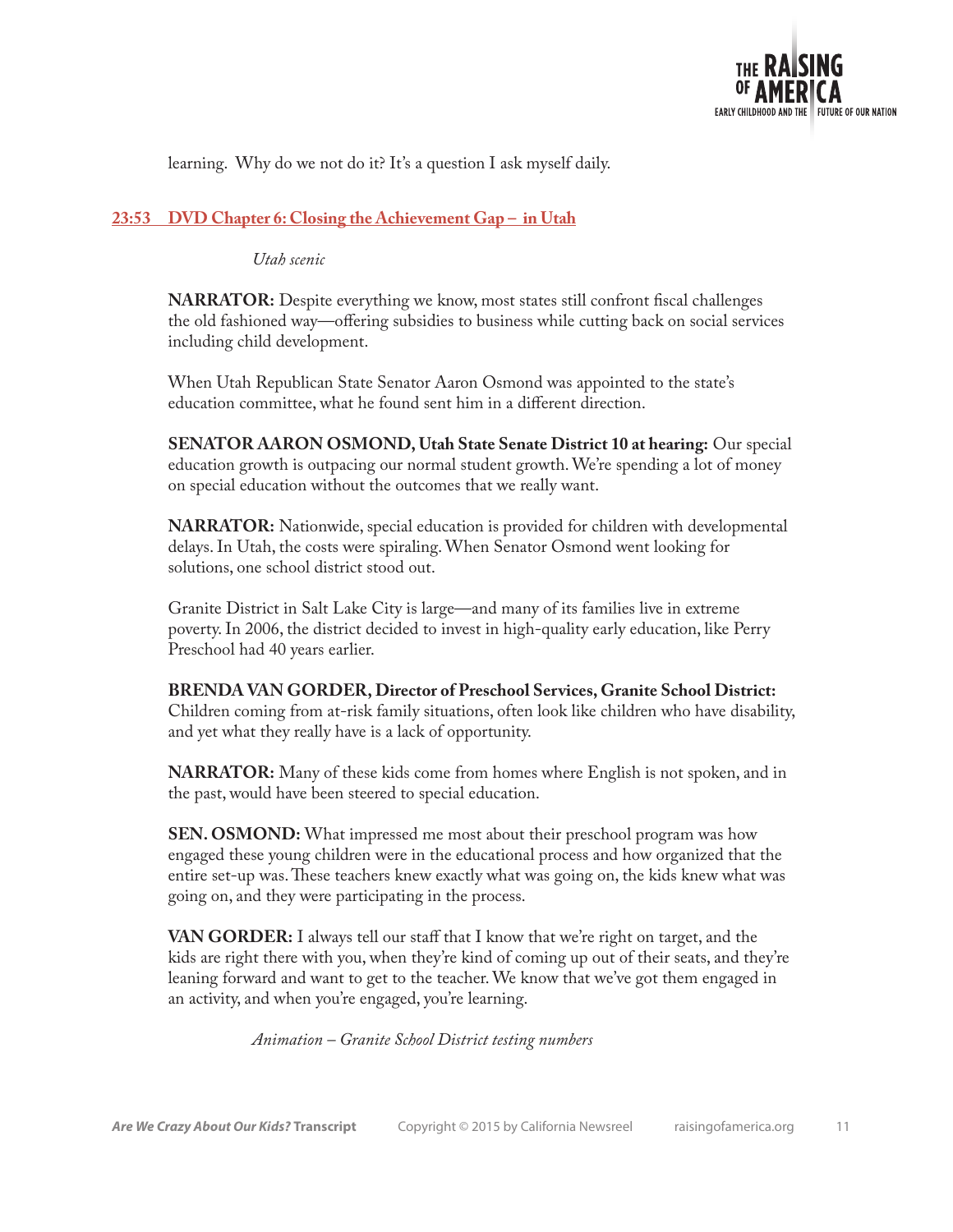

**NARRATOR:** The children were given standardized tests at the start of preschool and their progress has been carefully calculated. 238 children—a third of all tested—scored so low they would likely need special education when entering elementary school. But after two years in Granite's high-quality early education program, only 11 of those 238 students were assigned to special ed.

*5th graders running up stairs*

**26:55 NARRATOR:** Jason, Rey, Diego and Maria were among the low scoring students. They are in 5th grade now, and have been testing as well in math and language arts as the kids in high-income schools.

**JASON, 5th grade student, Granite School District:** The first time I did it, I got 11 minutes and 26 seconds. And the second time I got 8 minutes.

**REY, 5th grade student, Granite School District:** At first when he gives us the homework, I look at it, and I think, do I know this or do I not? Will I need help or will I just do it by myself? So once I get home, I've already thought about it.

**LINDA HART, Teacher, Granite School District:** How many of you are planning to get that alumni award?

**VAN GORDER:** All of these four children were in a range where they were potentially eligible for special education at that moment…

**REY:** My mom wanted to move me to another school, but I'm like: "No please—please no!"

**VAN GORDER:** We didn't put them in special ed.

**JANIS DUBNO, Senior Policy Analyst, Voices for Utah Children:** We found that over four years that the state alone saved 1.4 million dollars, and if you include the federal savings, there was an additional savings of 1.1 million dollars, for a total combined state and federal savings of 2.5 million dollars.

**SEN. OSMOND** at hearing: We have an opportunity to mainstream these students and save significant dollars down the road. And there is the statistical historical evidence that it will work.

**28:30 NARRATOR:** In the face of ongoing opposition, Senator Osmond continues to push forward two bills, one to start more pilot preschools, the other to keep them all sustainable.

**SEN. OSMOND:** The concept of sustainable financing is allocating budget right now as a set-aside to be able to reinvest again in the future based on future savings that you hope